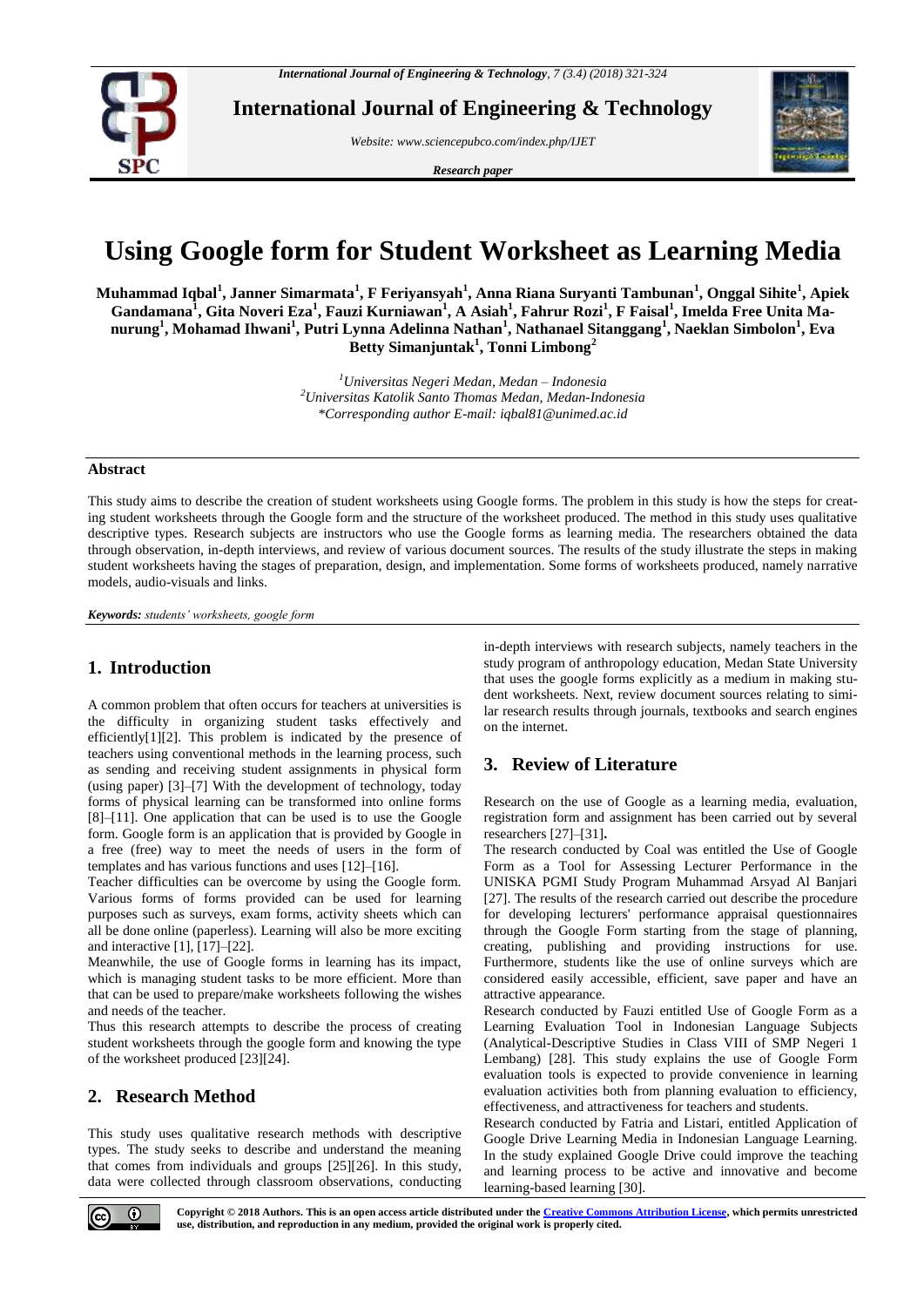The study was conducted by Iqbal, M, Rosramadhana, Amal, B.K, Rumapea, M.E, entitled Use of Google Form as Media for Assignment of Introductory Subjects to Social Sciences. In his research describes the google form as a medium in assigning Social Sciences courses. The assignment can be done online through the link [31].

Rahardja, Untung, Lutfiani, Ninda, Sandi Alpansari, Moch [29] entitled Utilization of Google Forms as a Member Registration System on the Aptisi.or.id Website. This research describes the google form as a form-based facility to obtain data/information through questionnaires and registration. By registering through google form, it is more efficient and effective.

Various initial studies have been conducted so this research is in line with previous research, and this research focuses more on the process of making student worksheets through the google form and some forms/models that can be used for teachers.

# **4. Result and Discussion**

Based on the research results the process of making student worksheets is done through several stages, namely:

## **4.1 Preparation Stages**

At this preparation stage several things that are needed, namely:

- 1. Prepare an operational device, such as a computer, laptop, smartphone, tablet, etc. (choose one).
- 2. Instruments used are connected to the internet network.
- 3. Have a Google email account<br>4. Semester learning plan docum
- Semester learning plan documents

#### **4.1.1. Design Stages**

Before the implementation of the worksheet, the content of the worksheets is desired, such as assignment identity, student Name, and ID, the content of worksheets (text/narration, image / visual, web links, videos, etc.), selection of the desired template form. To fill in the content of worksheets adjusted to the topics taken from the semester learning plan.

#### **4.1.2. Implementation Phase**

To open and run google forms can be done in 2 (two) ways, namely first accessing through the search engine and the second entering through the Gmail account that was previously owned. To access via the search engine by typing the keyword "google form." Meanwhile via an email account by opening the google drive feature and selecting the google forms menu.



**Fig.1:** Front page view of Google Forms

After entering the Google form page (figure 1), some template characteristics are presented, such as education, personal and work activities (figure 2). The templates provided are patterned document models that can be used/adapted to the desired design. Selecting a template in making the worksheet will automatically adjust the chosen template. In the template, there will be parts

(features) that help and support in designing the desired worksheet.



**Fig. 2:** Template provided by Google form

| <b>BURNING</b>                                                       |                                                                  |                         |
|----------------------------------------------------------------------|------------------------------------------------------------------|-------------------------|
| Untitled form 1<br>----                                              | <b>Barbarano</b><br><b>To big last</b>                           |                         |
| ÷<br>Ŧ<br><b>Großlad Gaseban (2)</b><br>Drawing all<br>C-01041 M-148 | (8) exclude stone<br><b>UNANHOLD</b><br>43. Floration            | $0.6 \pm 10$<br>a,<br>× |
|                                                                      | Inc. Green Avenue<br>III Mobile instrument<br><b>III</b> Demesti |                         |

**Fig. 3:** Google form worksheets

After selecting one of the templates and entering into the Google form, some parts need to be known (Figure 3), namely:

- 1. The top section of a Google form sheet contains the Untitled text form which is part of writing the title of the desired worksheet. Only by deleting/overwriting the untitled form, the writing will automatically change.
- 2. This section is a description of a sheet used. It is generally used to provide concise information on worksheet users.
- 3. This section is a format of questions that can be modified by writing/quoting the untitled Question with a question statement.
- 4. The answer column for worksheet questions.
- 5. Options for the model of the desired answer, such as short answers, long answers (paragraphs), multiple choices, checkboxes, upload files or use a scale.
- 6. Providers help to add desired parts such as questions, titles, and descriptions, insert images/photos, videos, and add/multiply parts of the worksheet page.
- 7. This section is to change the color, background, and form of writing.
- 8. This section is to see the overall temporary appearance.
- 9. Arrangements for managing worksheets, such as restrictions on sending worksheets to users, rearranged by the user before the sheet is sent and manipulating the text of the recipient of the worksheet.
- 10. This section of the worksheet is ready to be sent to users (students) which can be done via email, individuals/collectives, links and sharing on social media (Google+, Facebook and Twitter). Each worksheet creation is stored automatically and stored in a folder.

#### **4.2 Worksheet Models**

Based on the final results of the worksheet, some models are produced, namely.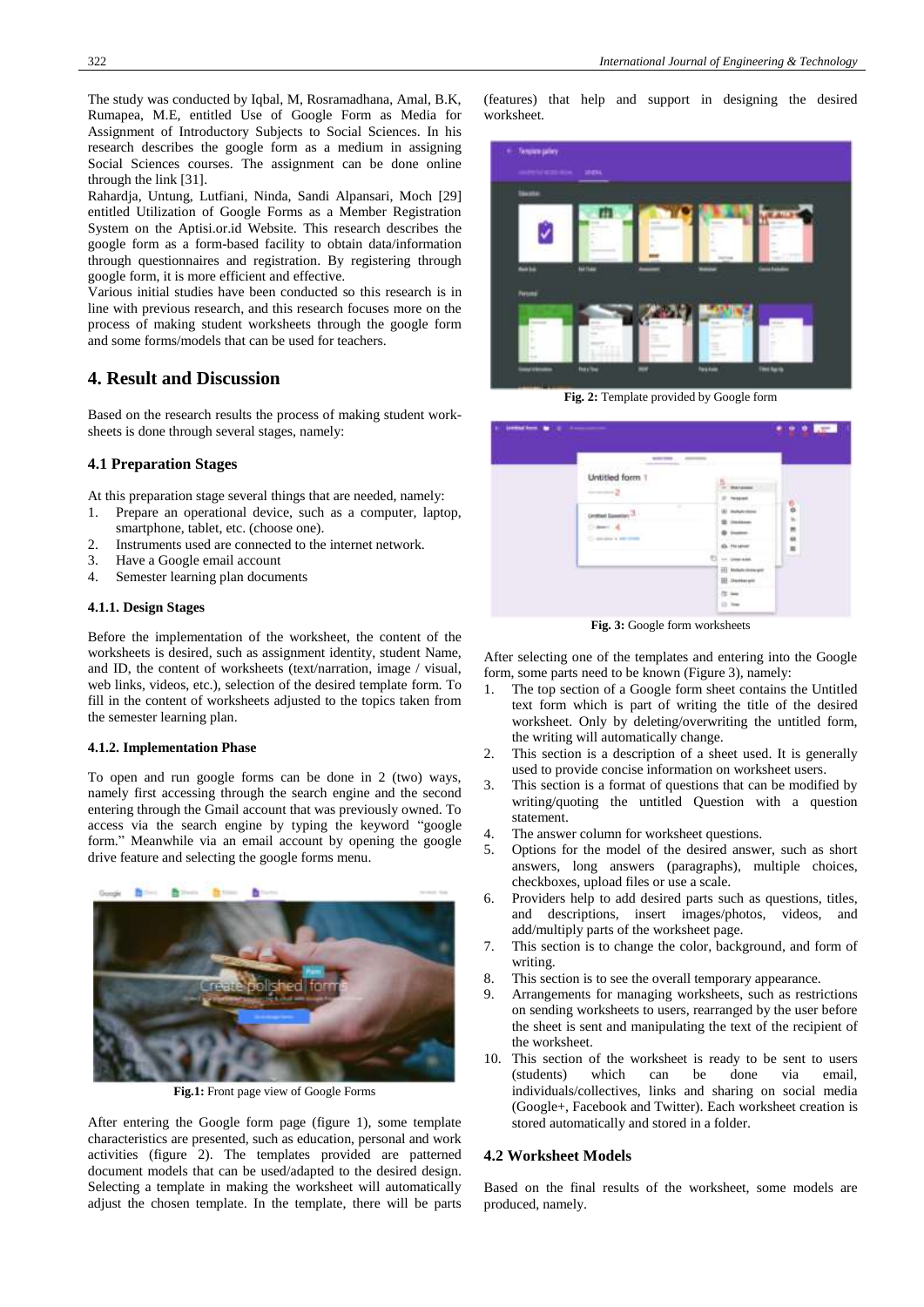#### **4.2.1. Narrative Model**

This worksheet is designed to analyze a problem that is given narratively (figure 4). In its use students merely open and access<br>the links that have been provided the links that have been provided https://goo.gl/forms/kKWT6CcRlHNiwDkH3.

|                             | LEMBAR KERJA MAHASISWA                                                                                                                          |  |
|-----------------------------|-------------------------------------------------------------------------------------------------------------------------------------------------|--|
|                             | Lember techt hit afgunskein untalt mengint (erreformatelningez: meterkuller) Flengenter Sostolingt<br>Rates weekly percentries 12-hypother 3218 |  |
| Nama dan NIM                |                                                                                                                                                 |  |
| Your present                |                                                                                                                                                 |  |
| <b>The street</b>           | 1. Jelaskan syarat terjadinya interaksi sosiali!                                                                                                |  |
| interaksi !<br>Your sitems: | 2. Jelaskan perbedaan jarak intim dan sosial dalam konsep                                                                                       |  |
|                             |                                                                                                                                                 |  |
|                             | have naive a prevents through length Form.                                                                                                      |  |

**Fig.4:** Students' worksheet narrative model

#### **4.2.2. Audio-Visual Model**

This worksheet is designed to include video content that contains audio-visuals. In this worksheet, videos can be observed and played directly. Students see the video content that is included. Thus the video content can be used as a source of analysis. To open and access the worksheet, students begin the worksheet (figure 5) through the link https://goo.gl/forms/irHBf5lhEX2SfKHn1



**Fig.5:** Students' worksheet audio-visual model

#### **4.2.3. Link Model**

This worksheet is designed for students in carrying out tasks related to the review of documents, such as journals and electronic books. Teachers can list and link links from specific sources that can be accessed directly (figure 6). To open this worksheet students need to open links https://goo.gl/forms/r9RxC5P2YbLCzWAz2.



**Fig.6:** Student worksheet link model

Some models of worksheets produced can be used directly, and the teacher does not need a physical worksheet (paper) in sending and receiving student assignments.

## **5. Conclusions**

From the results of this study, it is briefly explained again that the creation of student worksheets requires the stages in the process and produces several forms of worksheet models that can be tailored to the needs. Besides, teachers and students are more accessible in the process of sending and receiving worksheets that are done online. By preparing worksheets through the Google form, it creates a stimulating, interactive learning environment and saves time.

## **References**

- [1] D. Napitupulu et al., "Analysis of Student Satisfaction Toward Quality of Service Facility," J. Phys. Conf. Ser., vol. 954, no. 1, 2018.
- [2] I. Irfandi, F. Faisal, N. I. Hasibuan, and D. D. Panggabean, "THE DISSEMINATION OF TECHNOLOGY-BASED LEARNING MEDIA FOR ELEMENTARY SCHOOL TEACHERS IN THE DISTRICT OF SIJUNJUNG," J. Community Res. Serv., vol. 2, no. 1, pp. 198–205, Aug. 2018.
- [3] S. Sriadhi, S. Gultom, R. Restu, and J. Simarmata, "The Effect of Tutorial Multimedia on the Transformator Learning Outcomes Based on the Students' Visual Ability," in IOP Conference Series: Materials Science and Engineering, 2018, vol. 384, no. 1.
- [4] T. Limbong et al., "The Implementation of Multi-Objective Optimization on the Basis of Ratio Analysis Method to Select the Lecturer Assistant Working at Computer Laboratorium," Int. J. Eng. Technol., vol. 7, no. 2.13, pp. 352–356, Apr. 2018.
- [5] I. K. Sudarsana et al., Pengembangan Media Pembelajaran Berbasis Teknologi Informasi, vol. 8, no. 2. Jayapangus Press, 2018.
- [6] R. Rahim et al., "Internet based remote desktop using INDY and socket component," Int. J. Eng. Technol., vol. 7, no. 2.9, pp. 44–47, 2018.
- [7] W. Pintalitna, H. Sipahutar, and F. Harahap, "DESIGNING IN-TERACTIVE DIGITAL LEARNING MODULE IN BIOLOGY," TABULARASA, vol. 12, no. 2, Aug. 2015.
- [8] J. Simarmata, "Pengenalan Teknologi Komputer dan Informasi," Yogyakarta Andi, 2006.
- [9] J. Simarmata, Rekayasa Perangkat Lunak. Penerbit Andi, 2010.
- [10] J. Simarmata, A. Djohar, J. P. Purba, and E. A. Djuanda, "Perancangan Prototype Model Pembelajaran Berbasis Blended Learning Untuk Meningkatkan Proses Pembelajaran," 2017.
- [11] J. Simarmata, A. Djohar, J. P. Purba, and E. A. Djuanda, "IMPLE-MENTASI MODEL PEMBELAJARAN BERBASIS BLENDED LEARNING UNTUK MENINGKATKAN HASIL BELAJAR SISWA."
- [12] Zaenal; Ali, Buku Pintar Google. Jakarta: Media Kita, 2011.
- [13] D. "DK" Kim and C. Park, "Gender differences in the effectiveness of Google Forms in class," J. Instr. Pedagog., vol. 7, pp. 1–9, 2012.